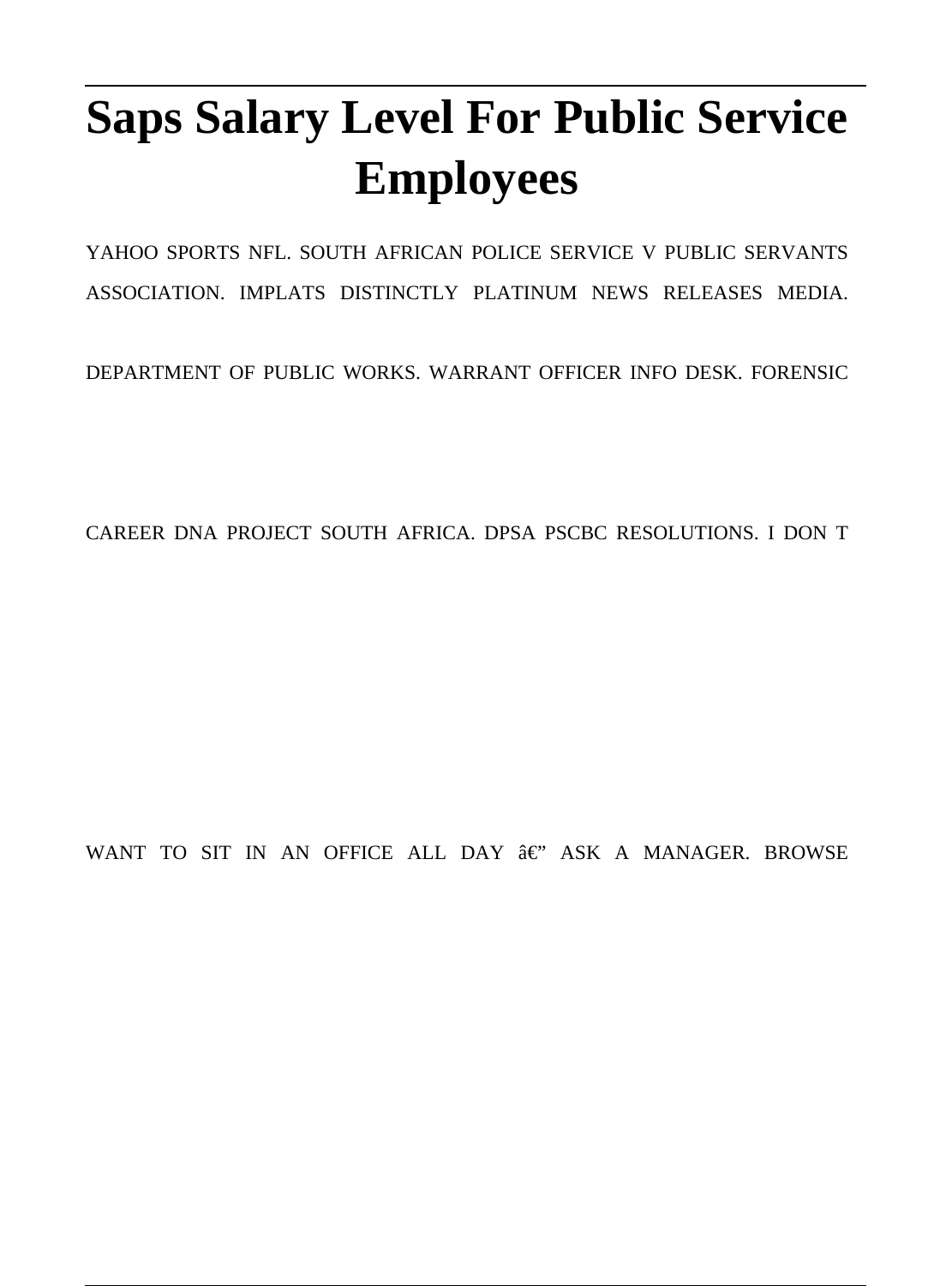OF VIENNA. JOB LISTINGS CENTRA TECHNOLOGY INC. CHAPTER 2 COUNTRY REPORTS AFRICA U S DEPARTMENT OF STATE. SALARIES AND BENEFITS UNITED NATIONS. SAPS CAREERS HOW TO BECOME A POLICE OFFICER IN SA JOB. STRATEGIC PLAN FOR NURSE EDUCATION TRAINING AND PRACTICE. KZN UNEMPLOYED GRADUATES DATABASE SOCIAL WORKER GRADE 1. SBF GLOSSARY P PLEXOFT COM. SOUTH AFRICAN POLICE SERVICE V SOLIDARITY OBO BARNARD CCT. DPSA DPME NATIONAL SCHOOL OF GOVERNMENT CENTRE

FOR. WWW CATRA CO ZA. BUDGETARY CONTROL AS A MEASURE OF FINANCIAL

PERFORMANCE OF. TEACHERS MUCH MORE THAN YOU WANTED TO KNOW

SLATE STAR CODEX. SOUTHERN AFRICA UNION CONFERENCE. SABC TIMELINE.

#### AMATHUBA LEARNERSHIPS FROM OLD MUTUAL SOUTH AFRICA

#### *Yahoo Sports NFL*

*June 23rd, 2018 - More Than 16 Years Later Raiders Fan Ice Cube Still Bitter About Tuck Rule Call*'

'**South African Police Service v Public Servants Association** June 21st, 2018 - South African Police Service v Public Servants Association CCT68 05 2006 ZACC 18 2007 3 SA 521 CC 2007 5 BLLR 383 CC 13 October 2006'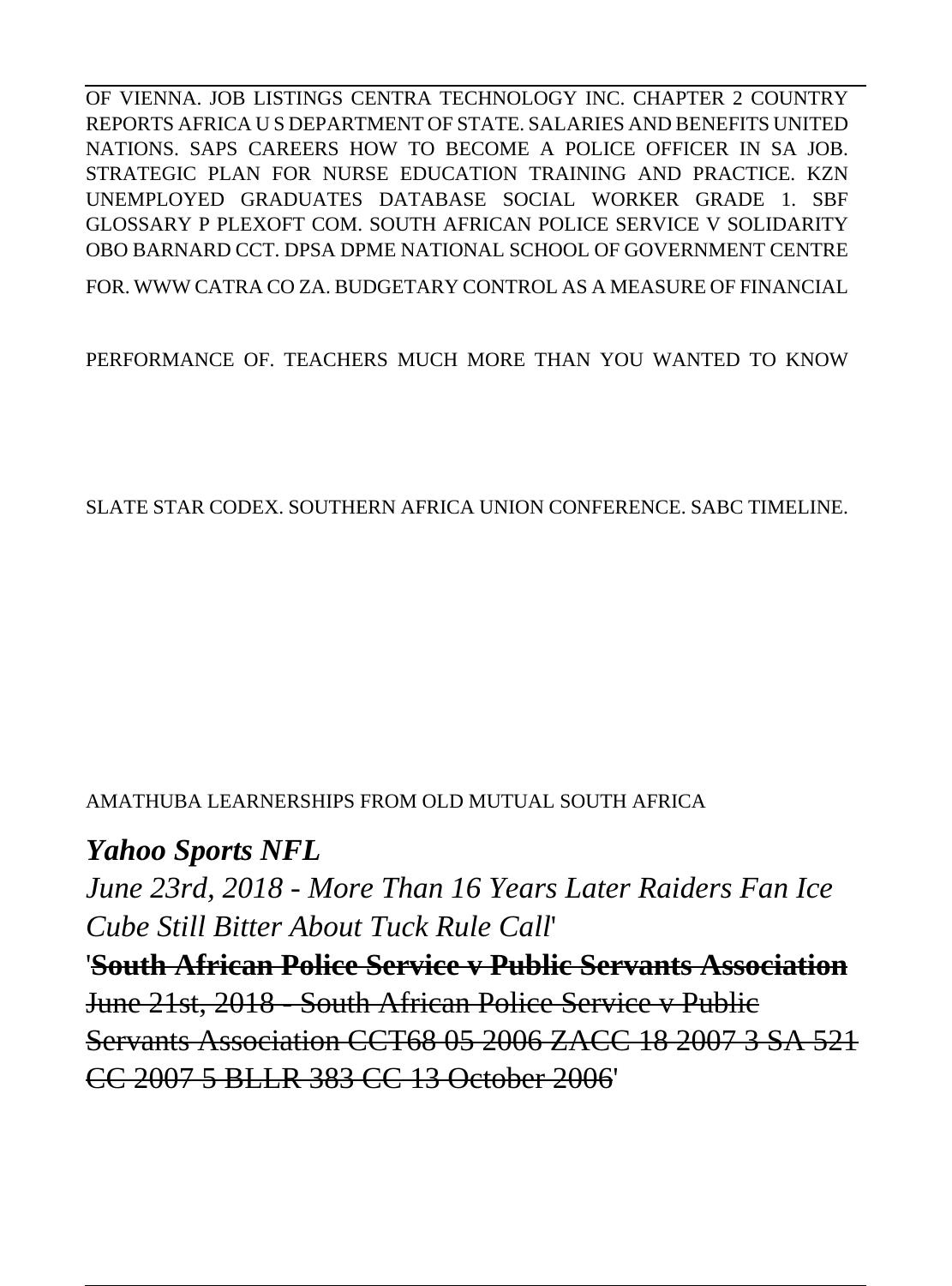#### ' **Implats Distinctly Platinum News Releases Media**

June 22nd, 2018 - Further To The Announcement Released On The Stock Exchange News

Service Of The JSE Limited On 10 April 2018 Regarding The Changes To The Board Of

Directors Of Implats "Board― Shareholders Are Notified That Ms Babalwa Ngonyama

Currently An Independent Non Executive Director And Member Of The Audit Committee Has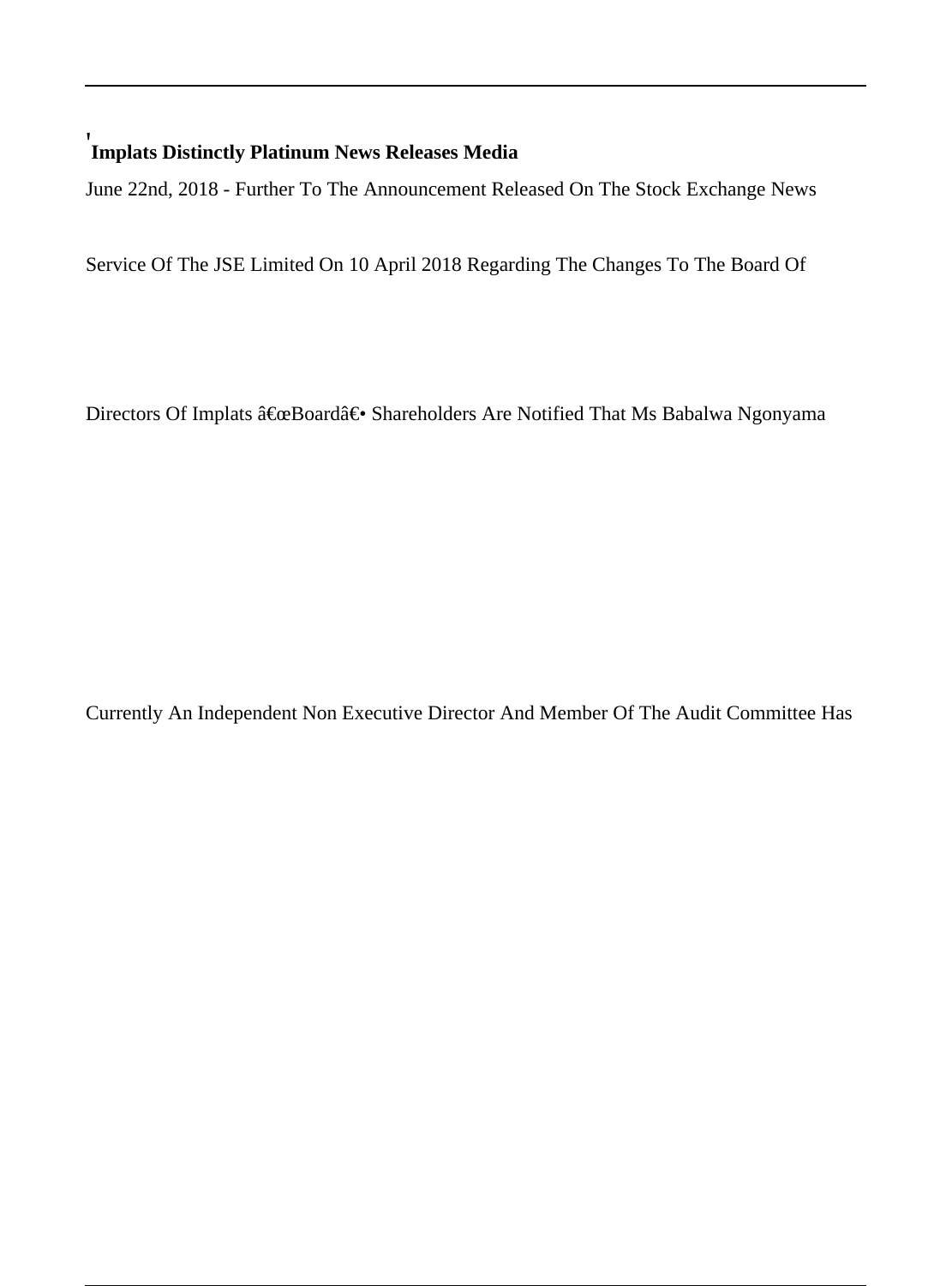june 23rd, 2018 - public works minister tw nxesi and agr $\tilde{A}$ % ment south africa launch the agr $\tilde{A}$ % ment south africa as fully fledged legal entity of the department'

#### '**Warrant Officer Info Desk**

June 22nd, 2018 - Planning in life is always very important and pay as it is based on advance level of pros and cons with deep evaluation Similarly Career Planning is of prime importance in growing career of the individual''*Forensic Career DNA Project South Africa*

*June 24th, 2018 - New posts within the South African Police Service SAPS Forensic Services Division are currently being advertised for and have been added to their website under the*  $\hat{a} \in \hat{P}$ *Police Actâ*€<sup>™</sup> *section*"**dpsa pscbc resolutions** june 21st, 2018 - pscbc public service co ordinating bargaining council resolutions resolution 1 to 6 of 2010 resolution 6 of 2010 adoption of declaration on public service summit as agreed to at public service summit that was held on 11 13 march 2010 at inkosi albert luthuli convention centre in durban'

'I don t want to sit in an office all day  $\hat{a} \in \mathbb{R}^3$  Ask a Manager **October 4th, 2012 - A reader writes I did everything right I went to a very well regarded top ranking university where I excelled in a major field I love history When I g**' '*Browse Community SAP*

*June 22nd, 2018 - SAP Business Planning And Consolidation Version For SAP NetWeaver SAP Business Planning And Consolidation Version For The Microsoft Platform*'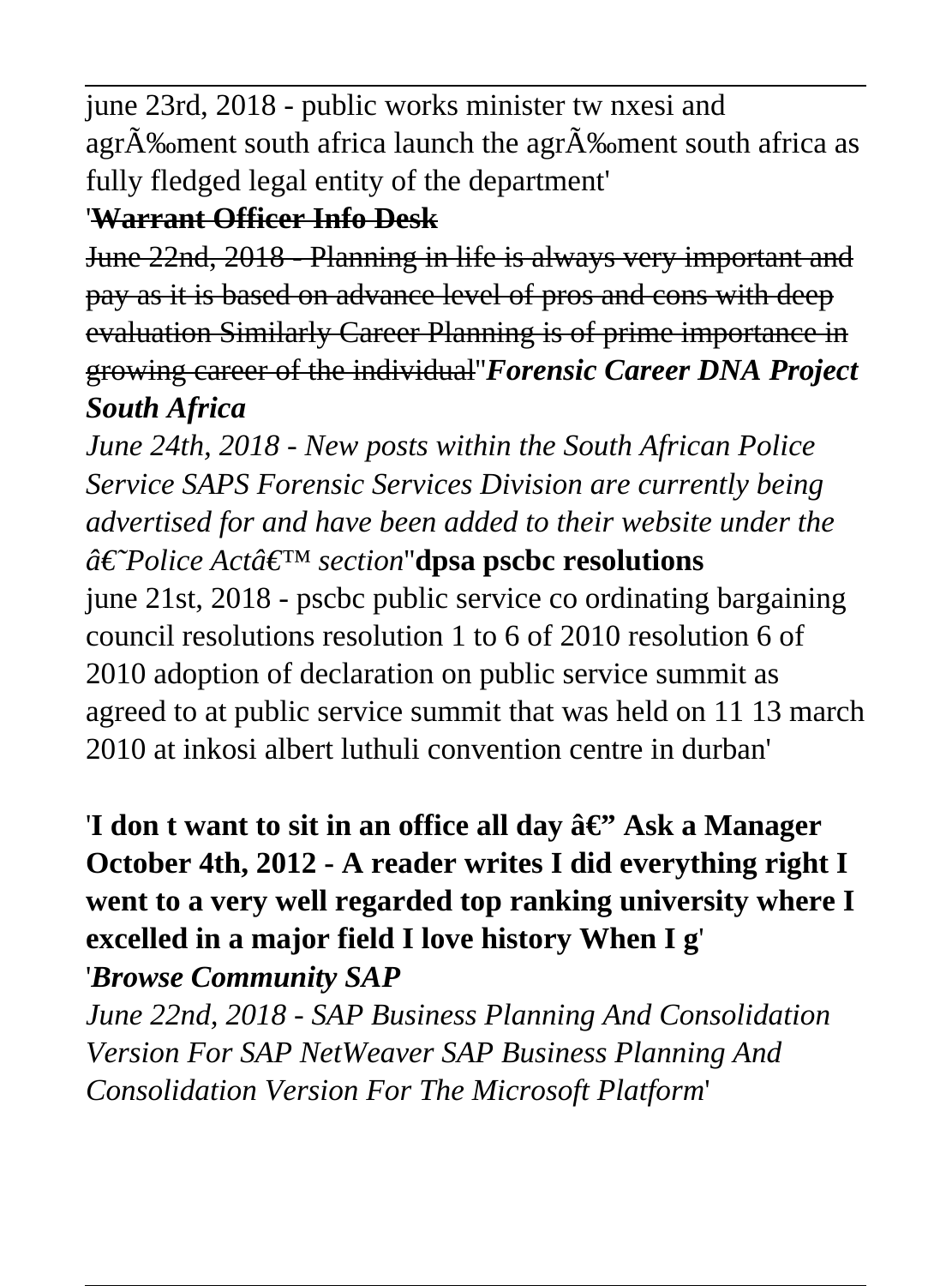# '**Scam Jobs MLM Sports Marketing Entry Level**

June 24th, 2018 - Today We Are Going To Look At A Company Called The Landers Group Which Has Been Identified As A Entry Level Recruiting Scam By People Online And In The Media'

## '*Gates of Vienna*

*June 22nd, 2018 - After being taken down twice by Blogger within a single week we got the message Itâ*  $\epsilon^{\text{TM}}$ *s Time To Go Gates of Vienna has moved to a new address*''**Job Listings**

# **CENTRA Technology Inc**

**June 24th, 2018 - 5 EPAS 5 18 Event Planning And Administrative Support Bethesda MD And Arlington VA TS SCI U S Citizenship And Current Top Secret SCI Clearance Are Required Description Of Duties CENTRA Technology Has An Open Position For A Junior Or Mid Level Event Coordinator To Support A Dynamic Large Office**'

'*chapter 2 country reports africa u s department of state june 20th, 2018 - first established in 2009 the partnership for regional east africa counterterrorism preact is a u s funded and implemented multi year multi faceted program designed to build counterterrorism capacity and cooperation of military law enforcement and civilian actors across east africa to counter terrorism*'

#### '**SALARIES AND BENEFITS United Nations**

June 21st, 2018 - Introduction I 1 General Annual Adjustments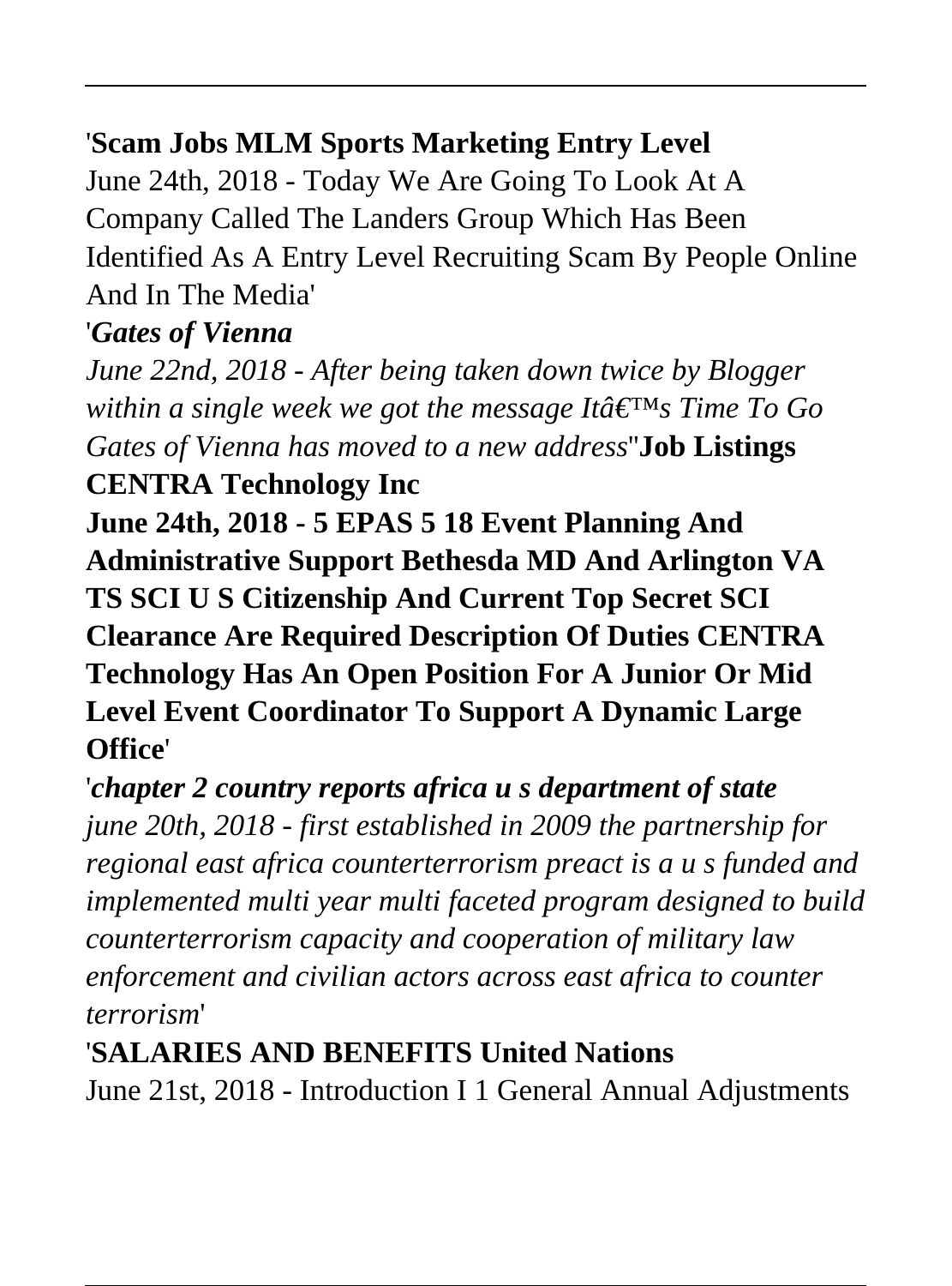#### 1 1 1 Salaries And Potential Packages Of Employees On Salary Levels 1 To 10 Public Service Act'

#### '**SAPS careers How to become a Police Officer in SA Job**

July 27th, 2015 - The SAPS or the  $\hat{\mathbf{a}} \in \text{South African Police}$  Service $\hat{\mathbf{a}} \in \text{N}$  is the national police

force of the Republic of South Africa They are responsible for preventing crime'

'*Strategic Plan for Nurse Education Training and Practice June 23rd, 2018 - Strategic Plan for Nurse Education Training* and Practice 2012 13  $\hat{a} \in \hat{ }$  2016 17 5 Through this nurse *education training and practice strategic plan the reconstruction*'

'*kzn unemployed graduates database social worker grade 1 june 23rd, 2018 - welcome graduates register on the system and ensure that your details are part of the unemployed graduates database of the province*''**SBF Glossary P Plexoft Com** June 21st, 2018 - Click Here For Bottom P P P P Momentum Utility Of The Concept Of Momentum And The Fact Of Its Conservation In Toto For A Closed System Were Discovered By Leibniz P''**SOUTH AFRICAN POLICE SERVICE V SOLIDARITY OBO BARNARD CCT** JUNE 17TH, 2018 - CONSTITUTIONAL COURT OF SOUTH AFRICA CASE CCT 01 14 IN THE MATTER BETWEEN SOUTH AFRICAN POLICE SERVICE'

#### '**dpsa dpme national school of government centre for**

june 25th, 2018 - dpsa dpme national school of government centre for public service innovation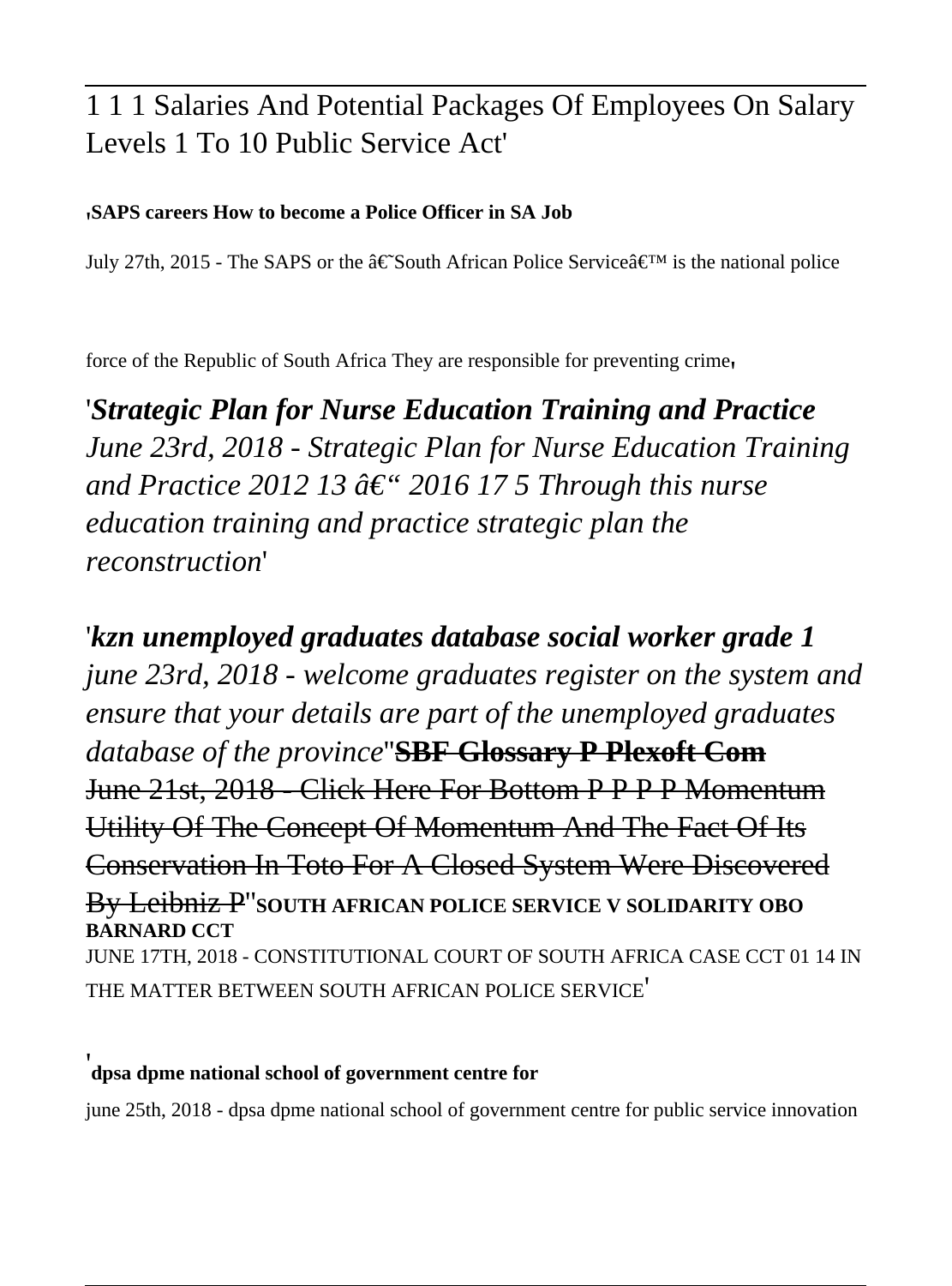#### '**www catra co za**

## **June 24th, 2018 - received monthly salary no and procedures for the public service had been reserved for designated employees in terms of the SAPS employment**''**BUDGETARY CONTROL AS A MEASURE OF FINANCIAL PERFORMANCE OF**

JUNE 24TH, 2018 - INTERNATIONAL JOURNAL OF ACCOUNTING AND TAXATION VOL 1 NO 1 DECEMBER 2013 39 ©AMERICAN RESEARCH INSTITUTE FOR POLICY DEVELOPMENT WWW ARIPD ORG HAT' '**Teachers Much More Than You Wanted To Know Slate Star Codex**

May 18th, 2016 - Not only that but everything that I $\hat{a} \in T^{M}$ ve looked at indicates that the adoption process isn $\hat{a} \in T^M$ t even remotely random at any level For example here $\hat{a} \in T^{M}$ s a description of the "matching― process from an adoption agency $\hat{\mathbf{a}} \in \mathbb{C}^{\mathsf{TM}}$ s  $\hat{\mathbf{a}} \in \mathbb{C}$ Guide to Connecting Adoptive Families with Waiting Children―'

#### '**Southern Africa Union Conference**

June 24th, 2018 - Please note the two adverts below for vacancies at the SAU Offices in Bloemfontein ADVERTS POSITION 1 PRODUCER EDITOR at the Southern Africa Union Conference Bloemfontein''**SABC Timeline**

**June 21st, 2018 - This SABC Timeline Has Been Compiled By Friends Of The SABC During The Codesa Negotiations The ANC Was All Too Aware Of The Enormous Reach Of The SABC And Moved Swiftly To Take Control**'